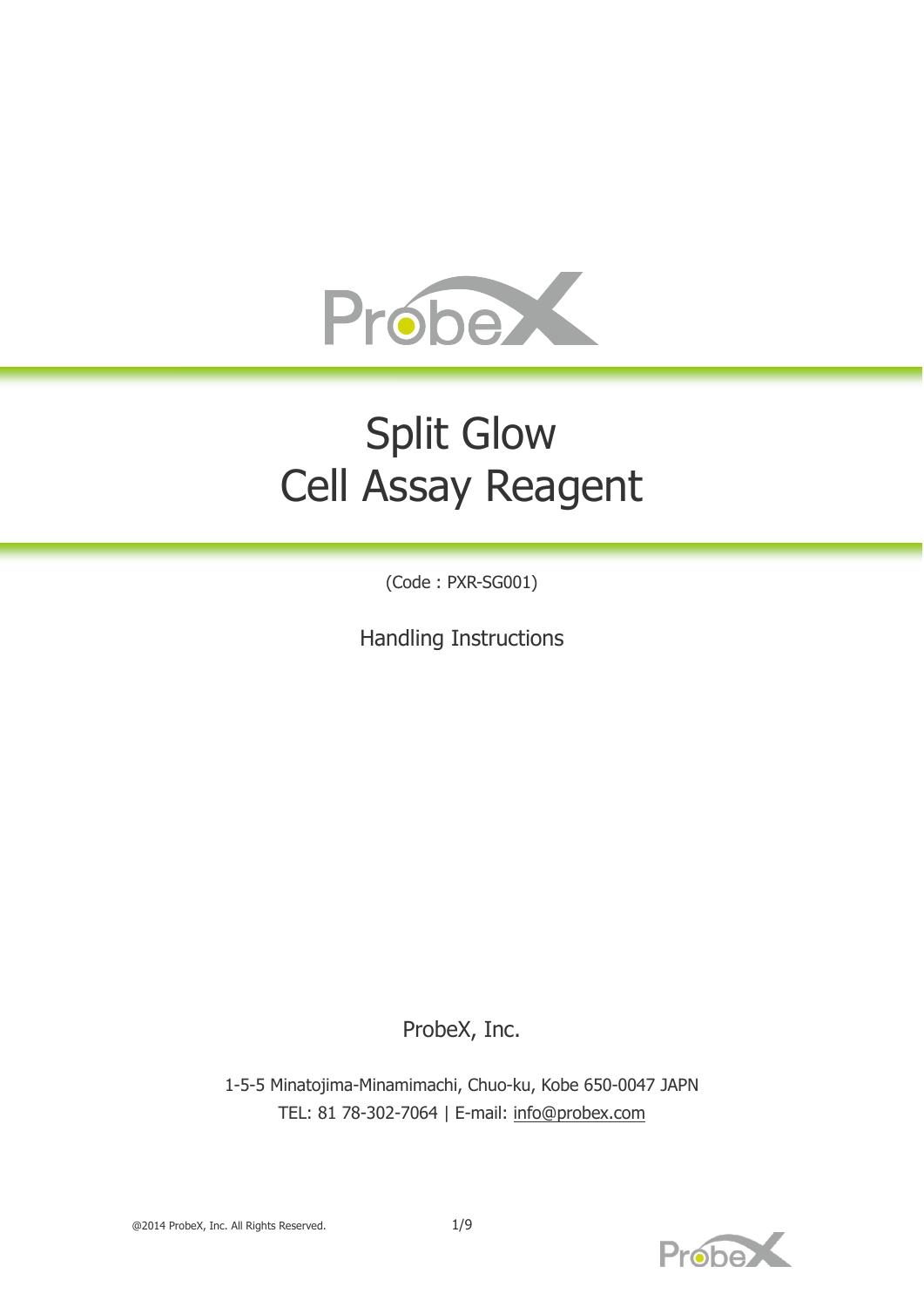- 1. Introduction
- 2. Kit Contents
- 3. Additional Reagents & Materials
- 4. Assay Methods in Mammalian Cell Lines
- 5. Storage Conditions
- 6. Others

Note : This product is for research use only. Not intended for human or animal diagnostic or therapeutic uses.



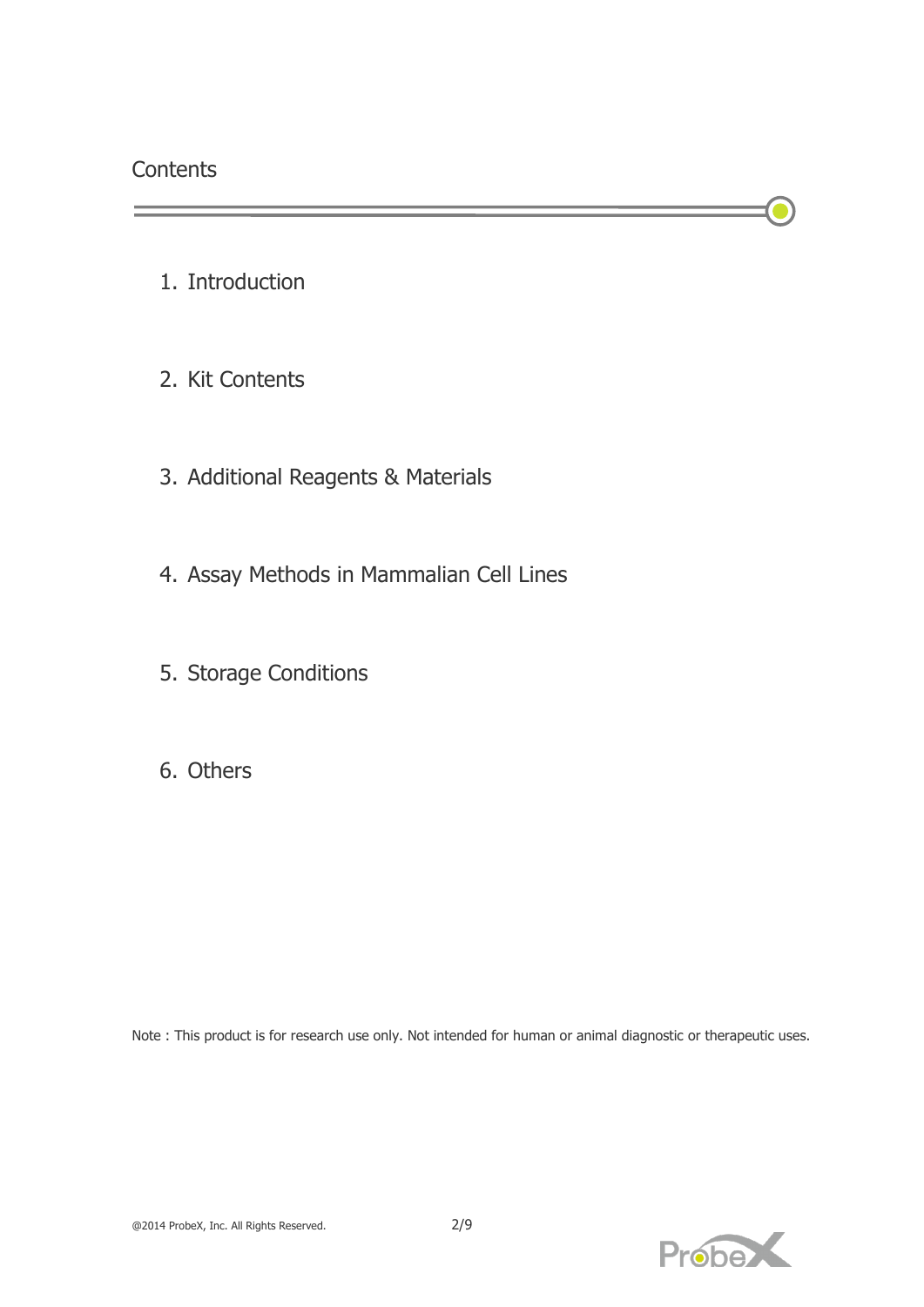## **Introduction**

The split luciferase complementation assay is based on the principle that N- and C-terminal domains of luciferase alone do not emit luminescence, however, if fragments of the fused reporter protein are brought within proximity, they spontaneously refold to generate a detectable signal. The Split Glow Luciferase Reagent (Catalog No. PXR-SG001) is optimized to sensitively detect cell-based click beetle split luciferase activity over a prolonged period of time.



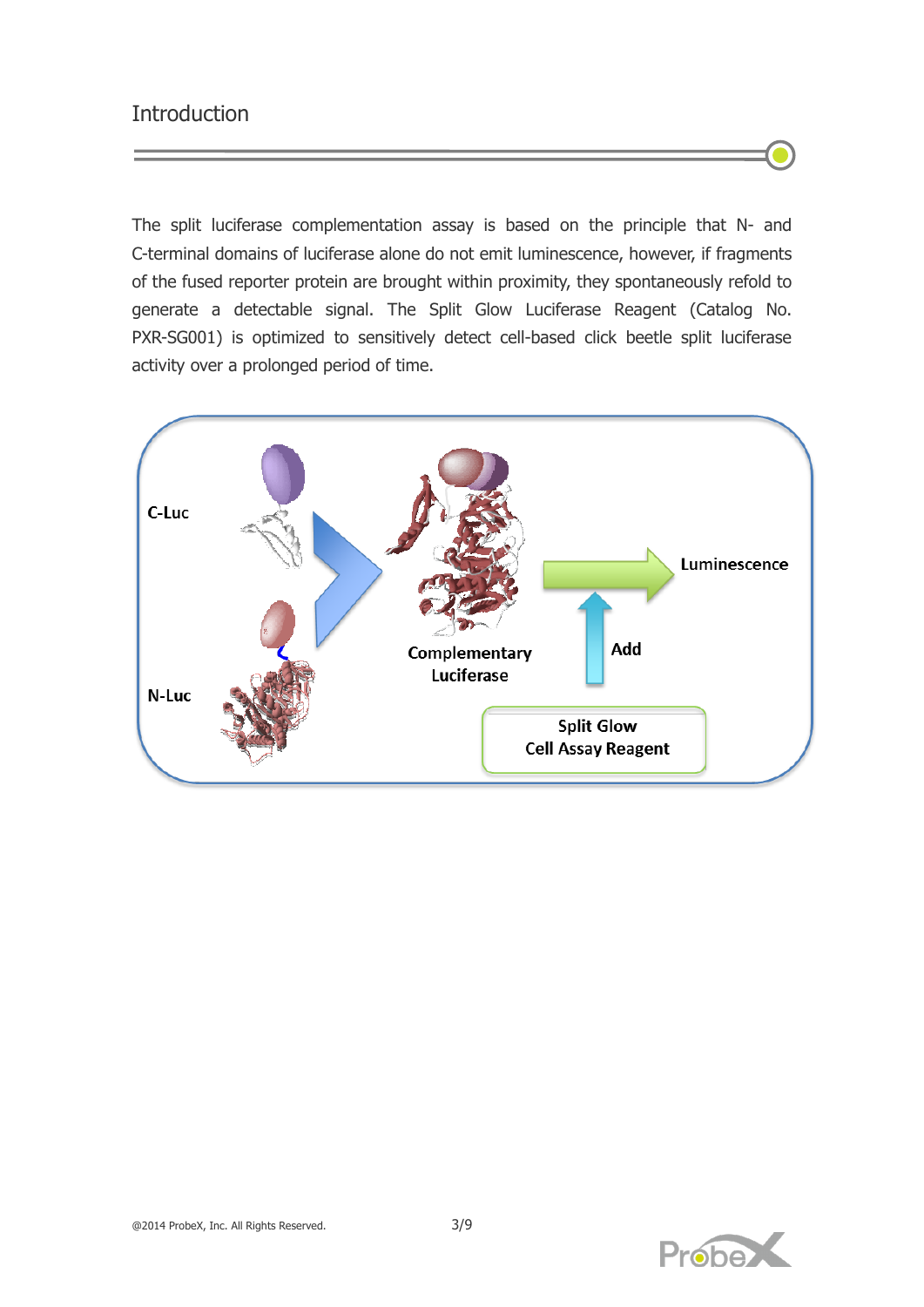|  | 1. Split Glow Cell Assay Reagent | $10 \text{ mL}$ |
|--|----------------------------------|-----------------|
|  |                                  |                 |

2. Handling Instructions 1 copy



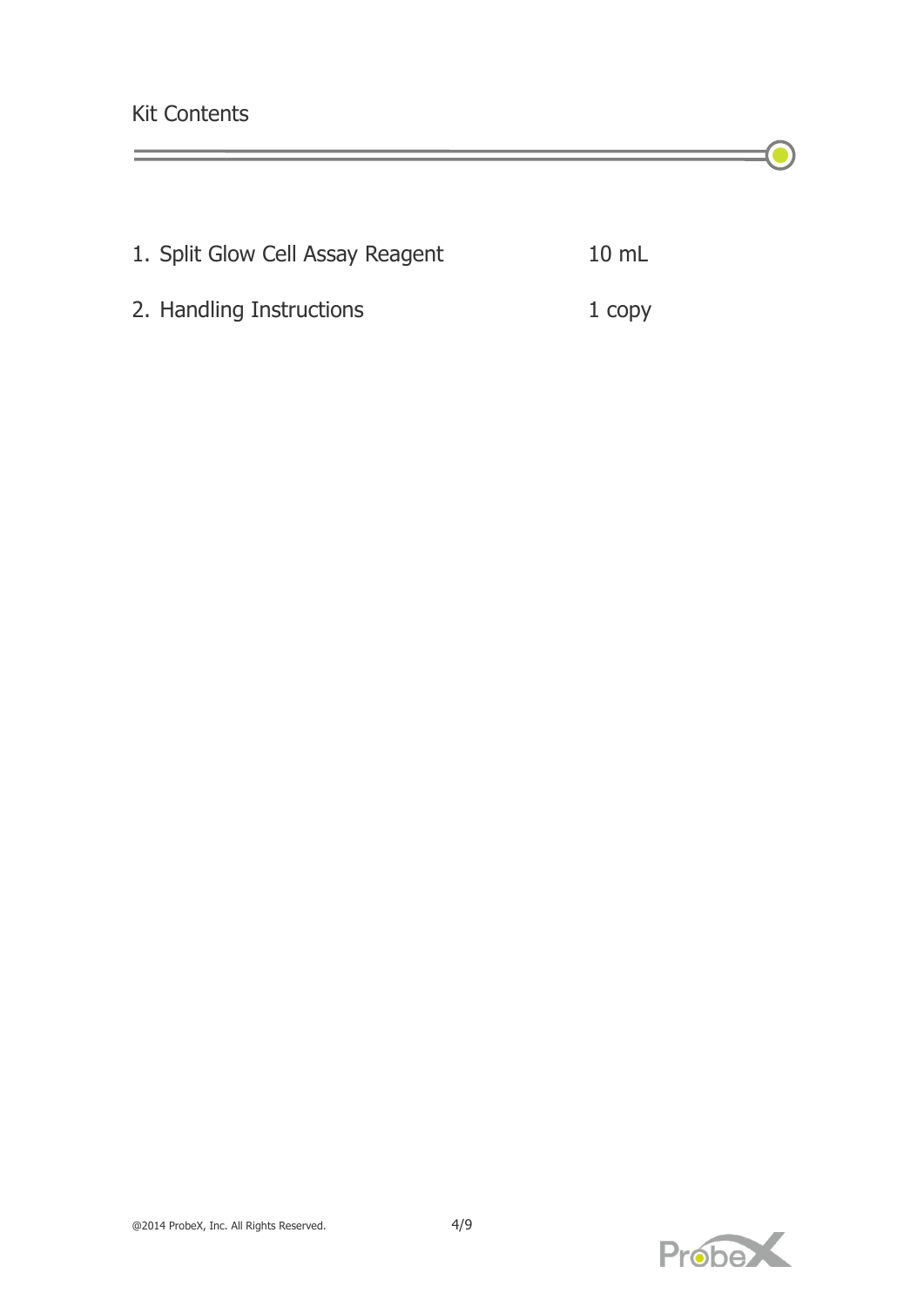- Cell Culture Flask 75cm² TC-Treated Culture Flask (Corning, 430641) or equivalent. Please note that untreated culture vessels do not support proper adherence of HEK293 cells. The use of untreated vessels may adversely impact results.
- **•** Culture Media

D-MEM with 4.5 g/L glucose, L-glutamine, and sodium bicarbonate, without sodium pyruvate, liquid, sterile-filtered, suitable for cell culture and sodium (Sigma, D5796), (Wako, 044-29765) or equivalent.

- **•** Fetal Bovine Serum FBS (10437-028, Life Technologies) or equivalent.
- **•** Antibiotics 10,000 units penicillin and 10 mg streptomycin/mL, sterile-filtered (Sigma, P4333) or equivalent.
- **•** Trypsin-EDTA (diluted to 1X final concentration). 0.5% Trypsin-EDTA (10X), (15400-054, Life Technologies) or equivalent.
- Phosphate buffered Saline (without  $Ca^{2+}$ , Mg<sup>2+</sup>) PBS, pH 7.2 (Life Technologies, 20012-027) or equivalent.
- Media for Ligand stimulation and for Split Glow Cell Assay Reagent Dilution D-MEM with 4.5 mg/L glucose and sodium bicarbonate, without L-glutamine, sodium pyruvate, and phenol red (Sigma, D1145), (Wako, 040-30095) or equivalent.
- Selective antibiotic agents
	- G418 (Merck Millipore, 345812)
	- Zeocin $TM$  (Life Technologies, R250-05)
- Assay plate

96 Well Flat Clear Bottom White Polystyrene TC-Treated Microplates (Corning, 3903) or equivalent.

Please note that untreated culture vessels do not support proper adherence of HEK293 cells. The use of untreated vessels may adversely impact results – including a reduction in signal intensity.

**Luminescence Plate reader** Tri Star LB941 (Berthold Technologies), EnVision (PerkinElmer), Synergy (BioTeK), or equivalent.

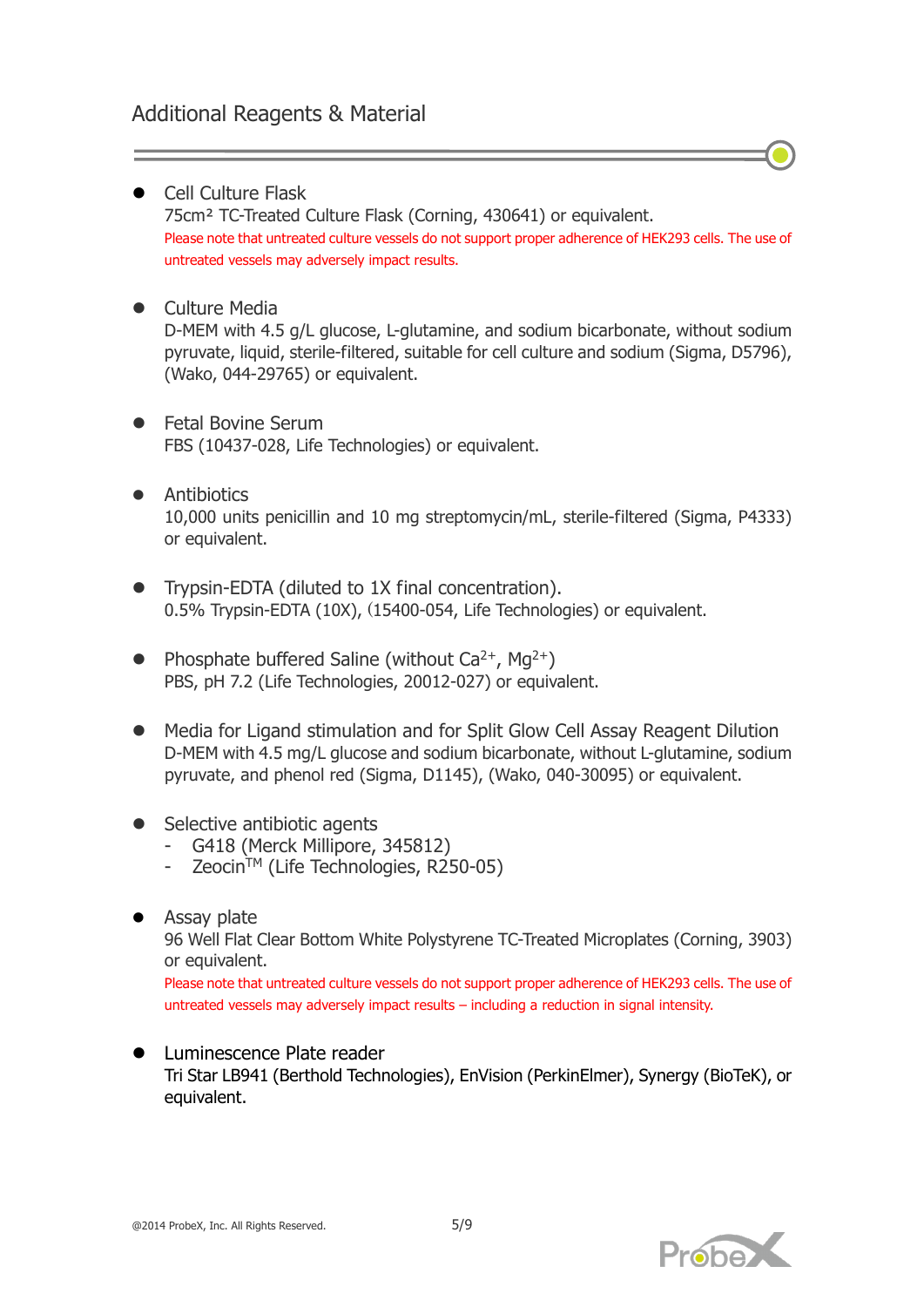### **[Complete Culture Media]**

D-MEM with 4.5 g/L glucose, L-glutamine, and sodium bicarbonate, without sodium pyruvate (Sigma, D5796) or equivalent containing 10 % (w/v) FBS supplemented with 100 units penicillin, 0.1 mg streptomycin/mL, 0.8 mg/mL G418 and 0.05 mg/mL ZeocinTM.

## **[Handling Procedure for Frozen Cells]**

To ensure high viability, thaw the vial and initiate cultures as soon as possible upon receipt. If prolonged storage is necessary, please store vials in the vapor phase of liquid nitrogen.

- 1. Thaw the vial by gentle agitation in a 37°C water bath. To reduce the possibility of contamination, keep the cap out of water. Thawing should be rapid and should not exceed 2 minutes.
- 2. Remove the vial from the water bath as soon as the contents are partially thawed (the outside is thawed but ice still exists inside), and sterilize by spraying with 70% ethanol. All operations from this point forward should be carried out in a sterile environment.
- 3. Transfer the vial contents to a centrifuge tube containing 9 mL of pre-warmed (37°C) complete culture medium. Pellet the cells at 180 x g for 2 minutes at room temperature.
- 4. Resuspend the cell pellet in 15 mL of the complete medium and dispense into a surface treated  $75 \text{ cm}^2$  flask. Incubate the flask in a humidified atmosphere containing 5%  $CO<sub>2</sub>$  and maintained at 37 $°C$ .
- 5. On the following day, confirm the cells are attached to the flask and exchange the medium.



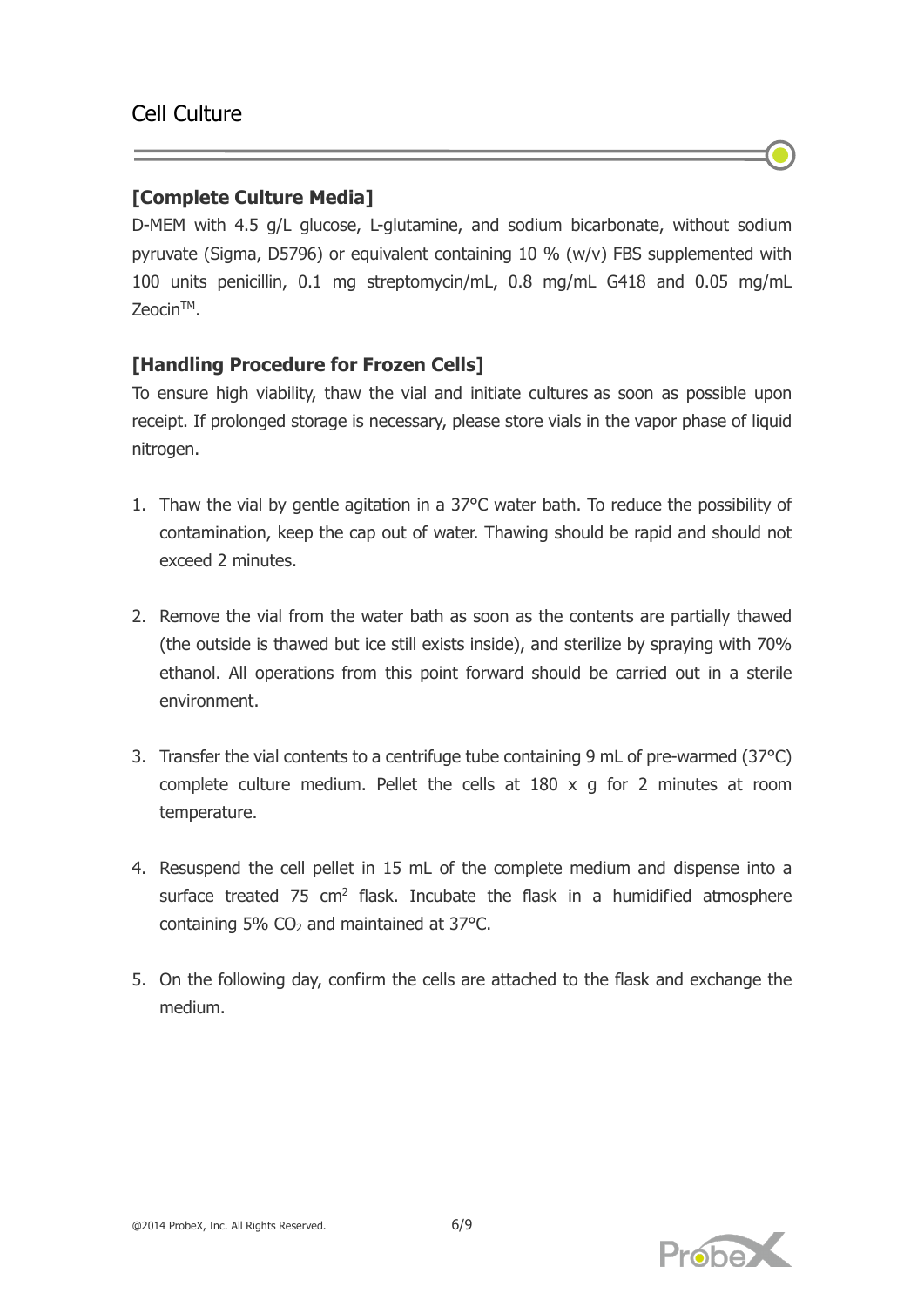## **[Subculturing]**

- 1. Begin propagating the cells when the density approaches 80 to 90 % confluency.
- 2. Prewarm the media and Trypsin-EDTA solution to 37°C.
- 3. Remove and discard culture medium and rinse the cell layer with PBS.
- 4. Add 2 to 3 mL of Trypsin-EDTA solution to the flask and incubate at 37°C for 3 minutes. to disrupt cellular attachment. Using an inverted microscope, inspect the cells to determine if they remain attached to the vessel. If they remain attached, the flask may be gently tapped to encourage detachment.
- 5. Add 8 to 10 mL of complete growth medium and aspirate the cells by gently pipetting.
- 6. Pellet the cells at approx. 180 x g for 2 minutes at room temperature.
- 7. Aspirate the supernatant and resuspend the cells in 0.5 to 1 mL culture media.
- 8. Add appropriate aliquots of the cell suspension to new culture vessels.
- 9. Incubate cultures at 37°C until the density approaches 80 to 90 % confluency.
- 10.Repeat the above steps as necessary.

To obtain a reliable and stable signal, we recommend that cells be used following 2 to 3 serial passages. The cells should be expanded and stored at 5x10<sup>6</sup>/500µL (storage temperature: -150°C in liquid nitrogen). We recommend to use each cell lines up to 20 passage.



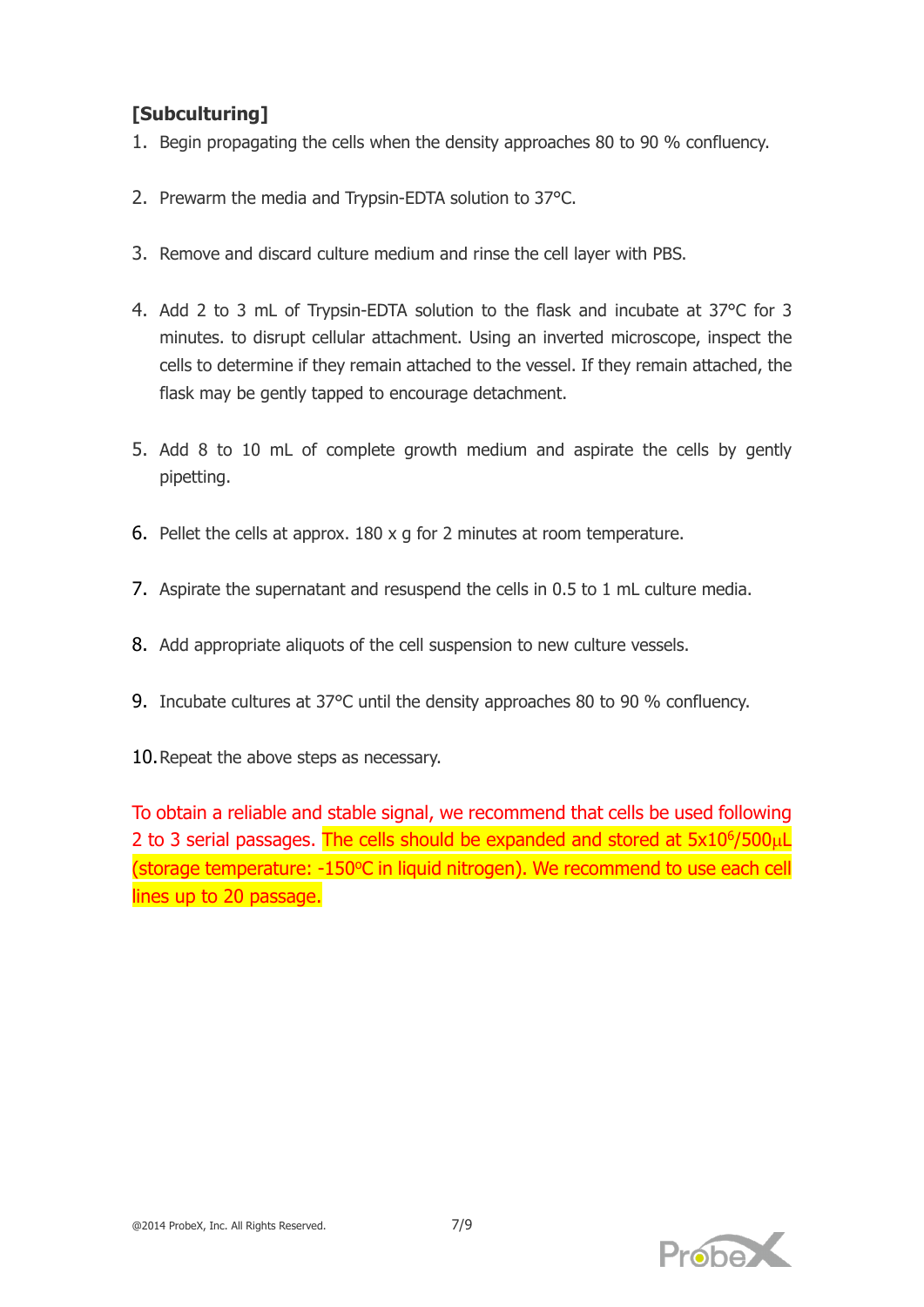#### GPCR assay

- 1. Harvest the cells by treating with Trypsin-EDTA. Pellet the cells (180 x g for 2 minutes at room temperature) and wash twice with fresh complete medium.
- 2. Resuspend cells in complete medium and adjust the density to  $2 \times 10^5$  cells/mL.
- 3. Add 100  $\mu$ L/well cell suspension to a 96 well plate (2 x 10<sup>4</sup> cells per well) and incubate for 48 hours in a humidified  $CO<sub>2</sub>$  atmosphere maintained at 37 $^{\circ}$ C.
- 4. Prepare the ligand in D-MEM without phenol red. \* in situations where the stimulation period will exceed 4 hours, 1% FBS should be added.
- 5. Remove the culture media and replace with the ligand containing medium.
- 6. After the desired period of stimulation, remove the medium completely and freeze the plate at −80°C for at least 30 minutes.
- 7. Thaw the Split Glow Cell Assay Reagent (50µL/well will be required) at 4°C and dilute 2-fold with D-MEM lacking phenol red. Mix gently by inversion to avoid bubbling and warm to room temperature. The diluted reagent can be restored at  $-30^{\circ}$ C.
- 8. Thaw the frozen plate at room temperature for 5 to 10 minutes and add diluted Split Glow Cell Assay Reagent (100µL/well).
- 9. Gently mix with a rotary shaker for 5 minutes and measure luminescence\*.

\*Please cover the bottom of the plate. Transparent bottom is not suitable for luminescence measurements.

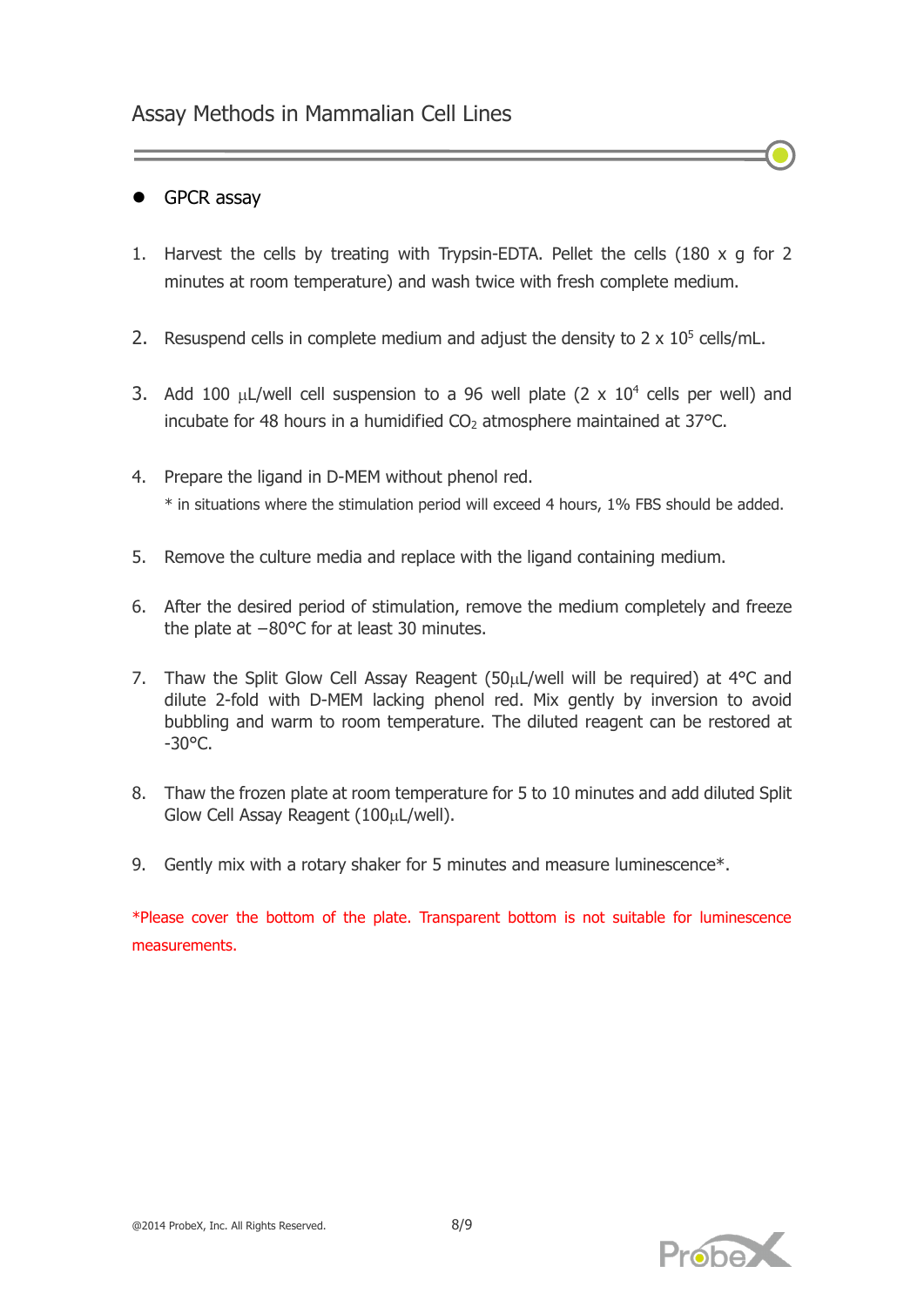## Assay Methods in Mammalian Cell Lines

#### Hif-1 assay

- 1. Harvest the cells by treating with Trypsin-EDTA. Pellet the cells (180 x g for 2 minutes at room temperature) and wash twice with fresh complete medium.
- 2. Resuspend cells in complete medium and adjust the density to  $4 \times 10^5$  cells/mL.
- 3. Add 50  $\mu$ L/well cell suspension to a 96 well plate (2 x 10<sup>4</sup> cells per well).
- 4. Prepare the inhibitor in the complete medium.  $*$  in the case of Acriflavine, the recommending concentration is  $10\mu$ M (5 $\mu$ M in final concentration).
- 5. Add 50 µL/well inhibitor solution or vehicle control to a 96 well plate and incubate for 24 hours in a humidified  $CO<sub>2</sub>$  atmosphere maintained at 37 $^{\circ}$ C.
- 6. Remove the culture media and replace with the ligand containing medium.
- 7. After the desired period of stimulation, remove the medium completely and freeze the plate at −80°C for at least 30 minutes.
- 8. Thaw the Split Glow Cell Assay Reagent (50µL/well will be required) at 4°C and dilute 2-fold with D-MEM lacking phenol red. Mix gently by inversion to avoid bubbling and warm to room temperature. The diluted reagent can be restored at -30°C.
- 9. Thaw the frozen plate at room temperature for 5 to 10 minutes and add diluted Split Glow Cell Assay Reagent (100µL/well).
- 10. Gently mix with a rotary shaker for 5 minutes and measure luminescence\*.

\*Please cover the bottom of the plate. Transparent bottom is not suitable for luminescence measurements.

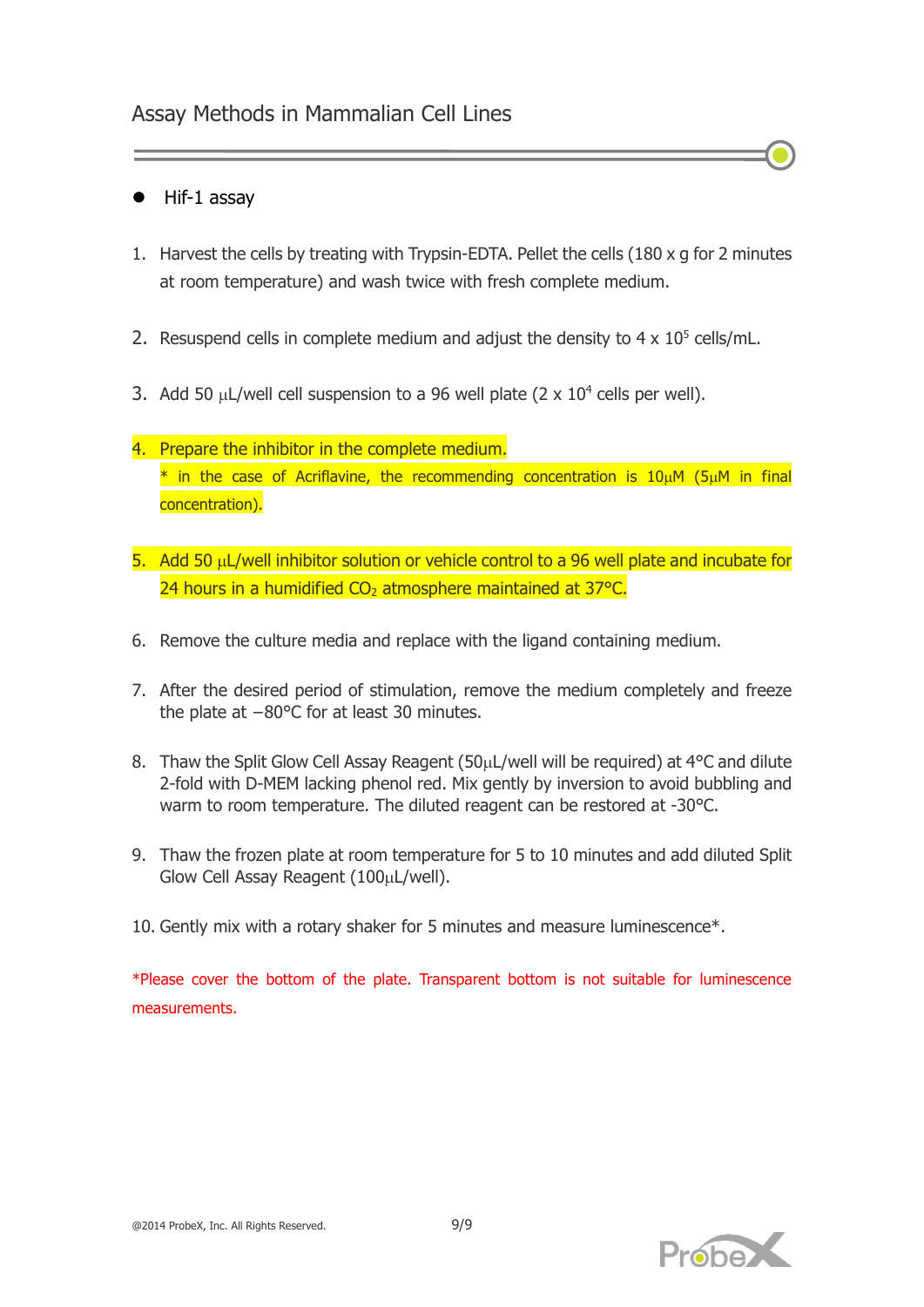#### • IKK assay

1. Harvest the cells by treating with Trypsin-EDTA. Pellet the cells (180 x g for 2 minutes at room temperature) and wash with fresh complete medium.

2. Resuspend cells in complete medium and adjust the density to 6 x 10<sup>5</sup> cells/mL.

3. Add 100  $\mu$ L/well cell suspension to a 96 well plate (6 x 10<sup>4</sup> cells per well) and

incubate for 48 hours in a humidified  $CO<sub>2</sub>$  atmosphere maintained at 37 $^{\circ}$ C.

4. Prepare the ligand (1.25 $\mu$ g/mL TNF $\alpha$  in D-PBS(-)).

5. Add  $2\mu$ L of 1.25 $\mu$ g/mL TNF $\alpha$  to the culture media directly (Final conc. 25ng/mL).

6. After 1 hour in 37°C, 5 %  $CO<sub>2</sub>$ , remove the medium completely and freeze

the plate at −80°C for at least 30 minutes.

7. Thaw the Split Glow Cell Assay Reagent (50µL/well will be required) at 4°C and dilute

2-fold with D-MEM lacking phenol red. Mix gently by inversion to avoid bubbling and

warm to room temperature. The diluted reagent can be restored at -30°C.

8. Add diluted Split Glow Cell Assay Reagent (100µL/well).

9. Gently mix with a rotary shaker for 5 minutes and measure luminescence\*.

\*Please cover the bottom of the plate befor adding Reagent. Transparent bottom is not suitable for luminescence measurements.